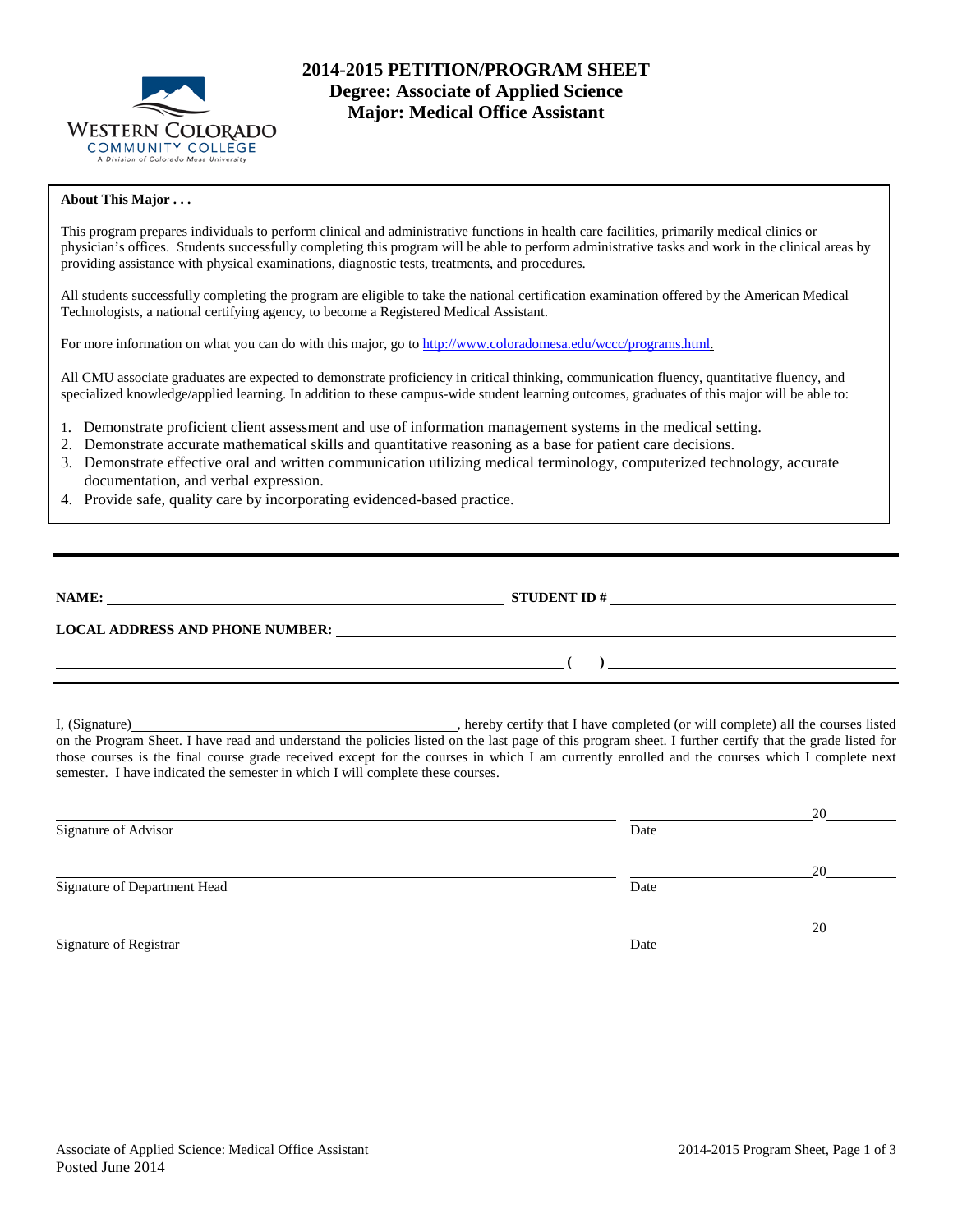### **Students should work closely with a faculty advisor when selecting and scheduling courses prior to registration.**

Degree Requirements:

- Minimum of 60 hours total (A minimum of 16 taken at CMU in no fewer than two semesters)
- 2.00 cumulative GPA or higher in all CMU coursework
- A grade of "C" or higher must be achieved in coursework toward major content area.
- Pre-collegiate courses (usually numbered below 100) cannot be used for graduation.
- Program sheets are for advising purposes only. Because a program may have requirements specific to the degree, check with your advisor for additional guidelines, including prerequisites, grade point averages, grades, exit examinations, and other expectations. It is the student's responsibility to be aware of, and follow, all guidelines for the degree being pursued. Any exceptions or substitutions must be approved by the faculty advisor and/or Department Head. Courses related to teacher licensure must also be approved by the Teacher Education Dept.
- When filling out the program sheet a course can be used only once.
- See the "Undergraduate Graduation Requirements" in the catalog for additional graduation information.

**GENERAL EDUCATION REQUIREMENTS** (Minimum 15

semester hours) See the current catalog for a list of courses that fulfill the requirements below. If a course is on the general education list of options and a requirement for your major, you must use it to fulfill the major requirement and make a different selection within the general education requirement.

| Course No Title                                                                | Sem.hrs Grade Term |  |
|--------------------------------------------------------------------------------|--------------------|--|
| <b>Communication</b> (6 semester hours)<br><b>ENGL 111 English Composition</b> | 3                  |  |
| and<br><b>ENGL 112 or SPCH 102</b>                                             | 3                  |  |

**Mathematics** MATH 107 or higher (Minimum 3 semester hours) MATH 107 \_\_\_\_\_\_\_\_\_\_\_\_\_\_\_\_\_\_\_\_\_\_\_\_ 3 \_\_\_\_\_ \_\_\_\_\_\_\_\_

Course No Title Sem.hrs Grade Term

**Social Sciences, Natural Science, Fine Arts, or Humanities or selected Applied Studies+ Courses**  (Minimum 6 semester hours)

|  | the control of the control of the control of the control of the control of the control of the control of the control of the control of the control of the control of the control of the control of the control of the control |  |  |
|--|-------------------------------------------------------------------------------------------------------------------------------------------------------------------------------------------------------------------------------|--|--|
|  |                                                                                                                                                                                                                               |  |  |

## **OTHER LOWER DIVISION REQUIREMENTS**

|          | <b>Wellness</b> (2 semester hours) |  |  |
|----------|------------------------------------|--|--|
| KINE 100 | Health and Wellness                |  |  |
| KINA 1   |                                    |  |  |

#### **ASSOCIATE OF APPLIED SCIENCE: COURSE REQUIREMENTS**

(43 semester hours)

|                 |                                  | Sem            |       |      |
|-----------------|----------------------------------|----------------|-------|------|
| Course No       | Title                            | Hrs            | Grade | Term |
|                 |                                  |                |       |      |
| OFAD 118        | Intro PC Applications            | 3              |       |      |
| OFAD 147        | Medical Terminology              | 4              |       |      |
| OFAD 249        | <b>Medical Office Procedures</b> | 3              |       |      |
| <b>MOAP 111</b> | <b>Intro Medical Assisting</b>   | 3              |       |      |
| <b>MOAP 133</b> | Basic Medical Science I          | 4              |       |      |
| <b>MOAP 135</b> | <b>Basic Medical Science II</b>  | 4              |       |      |
| <b>MOAP 136</b> | Intro to Clinical Skills         | $\mathfrak{D}$ |       |      |
| <b>MOAP 138</b> | Med Assist Lab Skills            | 4              |       |      |
| <b>MOAP 140</b> | Med Assist Clinical Skills       | 4              |       |      |
| <b>MOAP 150</b> | Pharmacology for Med             | 3              |       |      |
|                 | Assist                           |                |       |      |
| <b>MOAP 183</b> | Medical Assist Internship        | 5              |       |      |
| <b>MOAP 189</b> | <b>Review for National Exam</b>  |                |       |      |
| <b>SPCH 101</b> | Interpersonal Communication      | 3              |       |      |

+Choose from HSCI 101